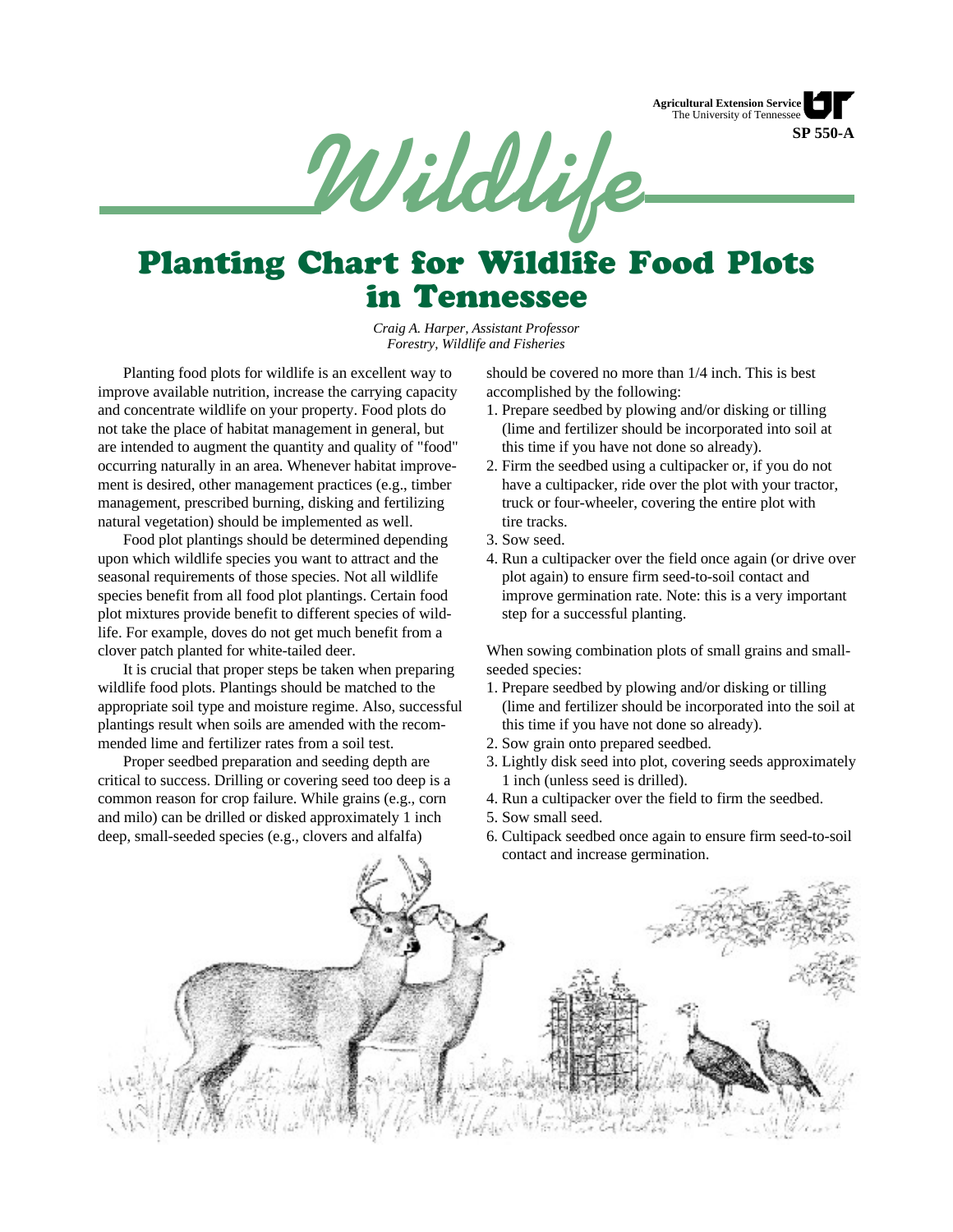When planting legumes, be sure to treat seed with the appropriate inoculant prior to sowing (unless you are planting pre-inoculated seed). Information concerning proper inoculation is detailed in SP 550-B, **Inoculating Legume Seed for Wildlife Food Plots**, available at your county Extension office. Proper inoculation helps ensure crop success and can save on fertilizer costs.

Planting success and use of forage plots should be monitored using exclosures. Exclosures (approximately 4 feet in diameter and 5 feet tall) can be made of chicken wire wrapped around four stakes driven into the ground.

Many commercial food plot mixtures are available on the market that produce excellent food plots. Most contain some combination of the plantings provided in this chart. Keep in mind, however, that whether you decide to mix your own planting or buy a commercial mixture, the steps outlined above are critical to success. Do not be misled by advertisements stating all you have to do is spread the seed on the ground — no preparation is necessary. This usually leads to disappointment.

| <b>Crop Species*</b>                       | Seeding Rate (lbs/ac)** | <b>Planting Date</b>             | <b>Planting Depth</b> |
|--------------------------------------------|-------------------------|----------------------------------|-----------------------|
| Cool-Season Legumes***                     |                         |                                  |                       |
| Alsike clover (perennial)                  | 6                       | Sept 1 - Oct 1                   | 1/4"                  |
| Arrowleaf clover (annual)                  | 10                      | Aug 15 - Oct 1                   | 1/4"                  |
| Ball clover (annual)                       | 8                       | Aug 15 - Oct 1                   | 1/4"                  |
| Crimson clover (annual)                    | 20                      | Aug 15 - Oct 1                   | 1/4"                  |
| Ladino white clover (perennial)            | 8                       | Sept 1 - Oct 1; Feb 15 - Apr 1   | 1/4"                  |
| Red clover (biennial)                      | 15                      | Sept 1 - Oct 1; Feb 15 - Apr 1   | 1/4"                  |
| Subterranean clover (annual)               | 20                      | Aug 15 - Oct 1                   | 1/4"                  |
| White-dutch clover (perennial)             | 5                       | Sept 1 - Oct 1; Feb 15 - Apr 1   | 1/4"                  |
| Sweetclover, yellow or white (biennial)    | 20                      | Sept 1 - Oct 1; Feb 20 - Apr 1   | 1/4"                  |
| Alfalfa (perennial)                        | 20                      | Aug 15 - Sept 15; Mar 1 - May 1  | 1/4"                  |
| Austrian winter pea (annual)               | 50                      | Aug 15 - Oct 1                   | $1 - 2"$              |
| Birdsfoot trefoil (perennial)              | 10                      | Aug 15 - Oct 1; Feb 20 - Apr 1   | 1/4"                  |
| <b>Cool-Season Grasses</b>                 |                         |                                  |                       |
| Oats (annual)                              | 100                     | Sept 1 - Oct 15; Feb 15 - Mar 15 | $1/2 - 1$ "           |
| Rye (annual)                               | 100                     | Sept 1 - Oct 15                  | $1/2 - 1$ "           |
| Ryegrass (annual or perennial)             | 30                      | Aug 15 - Oct 15; Feb 15 - Apr 1  | $1/4 - 1/2"$          |
| Wheat (annual)                             | 100                     | Aug 15 - Oct 15                  | $1/2 - 1"$            |
| Warm-Season Legumes***                     |                         |                                  |                       |
| American jointvetch (annual)               | 20                      | Mar 1 - June 1                   | $1/2 - 1"$            |
| Alyceclover (annual)                       | 20                      | Mar 1 - June 1                   | $1/4 - 1/2"$          |
| Catjang pea (annual)                       | 25                      | Apr 1 - June 15                  | $1/2 - 1"$            |
| Cowpea (annual)                            | 75                      | May 1 - June 15                  | $1/2 - 1$ "           |
| Lablab (annual)                            | 10                      | May 1 - June 15                  | $1 - 2"$              |
| Soybean (annual)                           | 85                      | May 1 - June 15                  | $1 - 2"$              |
| Common (Kobe) lespedeza (annual)           | 35                      | Mar 15 - Apr 15                  | $1/2 - 1"$            |
| Partridge pea (annual)                     | 10                      | Mar 1 - June 1                   | $1/2 - 1"$            |
| <b>Warm-Season Grasses</b>                 |                         |                                  |                       |
| Corn (annual)                              | 13                      | Apr 1 - May 15                   | $1 - 2"$              |
| Grain sorghum (milo; annual)               | 20                      | Apr 15 - June 15                 | 1"                    |
| Browntop millet (annual)                   | 30                      | Apr 15 - June 15                 | $1/4 - 1/2"$          |
| German (foxtail) millet (annual)           | 25                      | Apr 15 - June 15                 | $1/4 - 1/2"$          |
| Japanese millet (annual)                   | 30                      | May 1 - Aug 31                   | $1/4 - 1/2"$          |
| Pearl millet (annual)                      | 30                      | Apr 15 - June 15                 | $1/4 - 1/2"$          |
| White proso millet (annual)                | 35                      | Apr 15 - June 15                 | $1/4 - 1/2"$          |
| <b>Other Plantings</b>                     |                         |                                  |                       |
| Buckwheat (annual; warm-season)            | 50                      | Apr 15 - June 15                 | $1/2 - 1"$            |
| Chicory, puna (perennial)                  | 6                       | Apr 1 - May 15; Aug 15 - Oct 1   | 1/4"                  |
| Chufa (annual; warm-season)                | 40                      | Apr 15 - June 1                  | $1 - 2"$              |
| Rape, dwarf essex (perennial; cool-season) | 10                      | Mar 1 - May 15; Aug 15 - Oct 1   | $1/2 - 1"$            |
| Rape, typhon (annual; cool-season)         | 8                       | Mar 1 - May 15; Aug 15 - Oct 1   | $1/2 - 1"$            |
| Sunflower (annual; warm-season)            | 25                      | Apr 15 - May 15                  | $1 - 2"$              |
| Turnip, forage-type (annual; cool-season)  | 8                       | Mar 1 - May 15; Aug 15 - Oct 1   | 1/4"                  |
|                                            |                         |                                  |                       |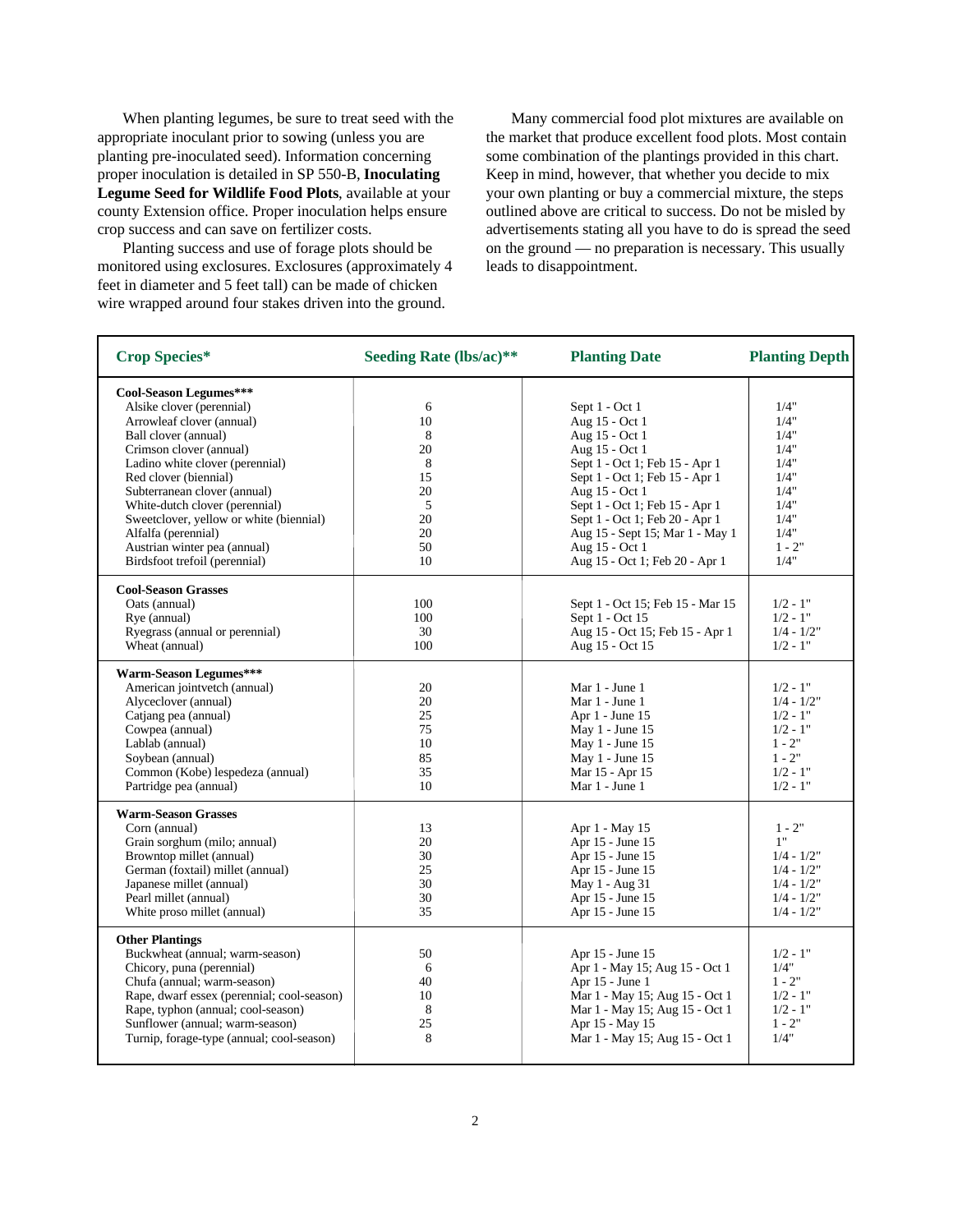Before planting your food plots, consider their placement, size, shape and distribution. Although size, shape and distribution may vary somewhat for different species (as described below), food plots should never be placed where they are visible from public roads. This only advertises your work and increases poaching substantially.

The following mixtures (rates are per acre) have produced successful food plots in the **appropriate soil types and moisture regimes** for the wildlife species listed. Although only four species or groups of wildlife are listed, many other species may benefit from these plantings (e.g., rabbits, groundhogs, ruffed grouse, cardinals, blue jays and sparrows).

| <b>Crop Species</b>        | Optimum pH  | <b>Preferred Soil Type</b>                                                  |
|----------------------------|-------------|-----------------------------------------------------------------------------|
| <b>Cool-Season Legumes</b> |             |                                                                             |
| Alsike clover              | $5.8 - 6.5$ | Adapted to cool climate; wet, bottomland soils; mildly tolerant of flooding |
| Arrowleaf clover           | $6.0 - 6.5$ | Fertile, well-drained sandy loams and light clay; good reseeder             |
| <b>Ball</b> clover         | $5.8 - 7.0$ | Adapted to loam and clay soils; tolerates poor drainage; good reseeder      |
| Crimson clover             | $6.0 - 6.5$ | Widely adapted; excellent reseeder                                          |
| Ladino white clover        | $6.0 - 6.5$ | Prefers moist bottomland; sandy loam to clay                                |
| Red clover                 | $6.0 - 7.0$ | Sandy loamy to clay                                                         |
| Subterranean clover        | $5.5 - 7.0$ | Well-drained sandy-loam and clay upland sites; mildly tolerant of shade     |
| White-dutch clover         | $6.0 - 6.5$ | Widely adapted; best on fertile, moist bottomland                           |
| Sweetclover                | $6.5 - 7.0$ | Well-drained; drought tolerant                                              |
| Alfalfa                    | $6.5 - 7.0$ | Well-drained loams                                                          |
| Austrian winter pea        | $6.0 - 7.0$ | Widely adapted                                                              |
| <b>Birdsfoot trefoil</b>   | $6.0 - 7.0$ | Well-drained; drought tolerant                                              |
| <b>Cool-Season Grasses</b> |             |                                                                             |
| Oats                       | $5.8 - 6.5$ | Well-drained, light-textured                                                |
| Rye                        | $5.8 - 6.5$ | Well-drained, light-textured clay or sandy soils; not poorly drained soils  |
| Ryegrass                   | 6.0         | Well-drained, most textures; tolerates poorly drained soils                 |
| Wheat                      | $5.8 - 6.5$ | Well-drained, light-textured; not in poorly drained or heavy clay           |
| <b>Warm-Season Legumes</b> |             |                                                                             |
| American jointvetch        | $5.5 - 6.5$ | Moist to wet, light-textured loams are best; not droughty soils             |
| Alyceclover                | $6.5 - 7.0$ | Moderately to well-drained soils, including bottomland sites                |
| Catjang pea                | $5.5 - 7.5$ | Widely adapted, well-drained                                                |
| Cowpea                     | $5.5 - 7.5$ | Well-drained soils                                                          |
| Lablab                     | $5.5 - 7.5$ | Well-drained soils; drought tolerant                                        |
| Soybean                    | $5.8 - 6.5$ | Widely adapted, well-drained                                                |
| Common (kobe) lespedeza    | $5.8 - 6.5$ | Widely adapted                                                              |
| Partridge pea              | $6.0 - 6.5$ | Widely adapted                                                              |
| <b>Warm-Season Grasses</b> |             |                                                                             |
| Corn                       | $5.8 - 6.5$ | Widely adapted, well-drained                                                |
| Grain sorghum (milo)       | $5.8 - 6.5$ | Widely adapted, well-drained                                                |
| Browntop millet            | $5.5 - 6.5$ | Well-drained                                                                |
| German (foxtail) millet    | $5.5 - 6.5$ | Well-drained                                                                |
| Japanese millet            | $5.5 - 7.0$ | Moist soils; tolerates shallow flooding after becoming established          |
| Pearl millet               | $5.5 - 6.5$ | Well-drained                                                                |
| White proso millet         | $6.0 - 6.5$ | Well-drained; tolerates dry sites                                           |
| <b>Other Plantings</b>     |             |                                                                             |
| <b>Buckwheat</b>           | $6.5 - 7.0$ | Widely adapted                                                              |
| Chicory, puna              | $5.8 - 6.5$ | Widely adapted                                                              |
| Chufa                      | $5.8 - 6.5$ | Moderately- to well-drained sandy or loam soils; avoid clay soils           |
| Rape, dwarf essex          | $5.8 - 6.5$ | Widely adapted                                                              |
| Rape, typhon               | $5.8 - 6.5$ | Widely adapted                                                              |
| Sunflower                  | $5.8 - 6.5$ | Widely adapted, well-drained                                                |
| Turnip, forage-type        | $5.8 - 6.5$ | Widely adapted                                                              |

\* Most commercial mixes are comprised of three or more of the species included in this list.

\*\* All seeding rates are for single-species planting. Reduce rate by one-half when planting in combination with another single species. Rate may be reduced by two-thirds or more when planting with two or more species, depending upon species composition preferred and growth form of plant(s).

\*\*\* All legumes should be inoculated with species-specific inoculant prior to planting.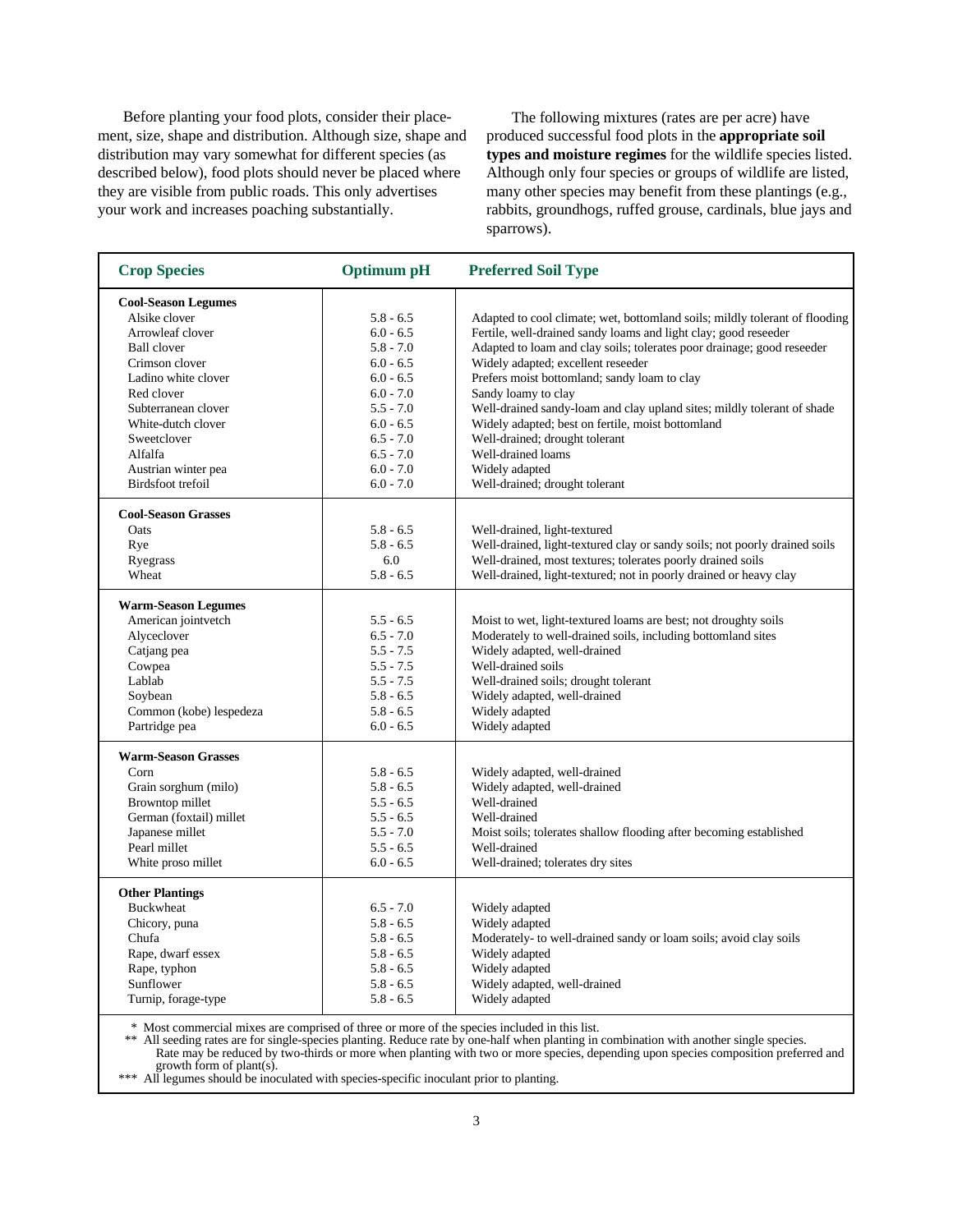# **White-tailed Deer**

Ideally, food plots for deer should constitute 3 to 5 percent of a management area (i.e., your property), with a mixture of warm- and cool-season forage plots and grain plots incorporated into your food plot program. Food plots for deer should be between 1/4 and 2 acres, with the larger plots (>1 acre) irregular in shape. Irregularly shaped plots are more attractive to deer because the amount of edge (where two habitats meet) is increased and the distance to cover is relatively short (should never be over 100 yards). Several smaller plots are better than fewer larger plots because several smaller plots can be spread out over the management area, encompassing more deer home ranges, thus benefiting more deer. The determining factor for minimum food plot size is shade effect and deer density. Food plots should be large enough to allow plantings at least 3-4 hours of direct sunlight. If forage plots are overgrazed, additional habitat management and/or increased antlerless harvest is needed (see PB1643, **Quality Deer Management: A New Philosophy for Managing Deer**).

#### *Warm-season forage plots*

Warm-season forage plots provide nutrients necessary for lactation, fawn growth and antler development. Best results usually are found on bottomland sites where plantings are not as stressed during dry summer conditions. Warm-season plots are excellent areas to hunt near during the early season before mast (e.g., acorns) becomes available.

- #1) bottomland sites
	- 20 lbs. Buckwheat
	- 7 lbs. Alyceclover
	- 7 lbs. American jointvetch
	- 2 lbs. Rape (dwarf essex or typhon)
	- 2 lbs. Forage turnips (e.g., vortex)

Although rape and forage turnips are considered coolseason, they also produce abundant forage when planted in spring. Germination of rape and turnips occurs relatively fast, making these plants an important component in a warm-season forage mixture.

Soybeans are relished by deer, but do not tolerate browsing well. Unless a large field is planted to soybeans



or the deer density is relatively low, soybeans are not recommended for food plots. Usually, deer eat soybean plants soon after germination and there is little forage left in the plot (except for weeds). The species listed above respond much better to browsing. Cowpeas also can be used as a warm-season forage for deer; however, deer usually do not browse cowpeas until late summer/early fall when availability of other forages is low.

#2) upland sites

25 lbs. Buckwheat

- 20 lbs. Cowpeas
- 2 lbs. Rape (dwarf essex or typhon)
- 2 lbs. Forage turnips (e.g., vortex)

#### *Cool-season forage plots*

Cool-season plots provide forage during the winter stress period when little else is available. A large mast crop (acorns and beechnuts) will influence use by deer. Coolseason forage plots help deer maintain a high nutritional plane through winter, entering spring in good shape. Forage high in protein is needed during March, April and May for antler growth and reproductive demands.

- #1) upland sites (annual)
	- 12 lbs. Crimson clover
	- 15 lbs. Austrian winter pea
	- 5 lbs. Ryegrass
- #2) upland sites (annual)
	- 7 lbs. Arrowleaf clover
		- 15 lbs. Austrian winter pea
		- 8 lbs. Rye
- #3) upland sites (biennial)
	- 5 lbs. Red clover
	- 5 lbs. Sweetclover (yellow and/or white)
	- 2 lbs. Puna chicory
	- 2 lbs. Rape (dwarf essex or typhon)
	- 8 lbs. Oats, rye or wheat
- #4) upland sites (perennial)
	- 5 lbs. Ladino clover
	- 6 lbs. Red clover
	- 2 lbs. Rape (dwarf essex or typhon)
	- 8 lbs. Oats, rye or wheat

#5) loamy soils (perennial)

- 5 lbs. Ladino clover
- 6 lbs. Alfalfa
- 2 lbs. Rape (dwarf essex or typhon)
- 8 lbs. Oats, rye or wheat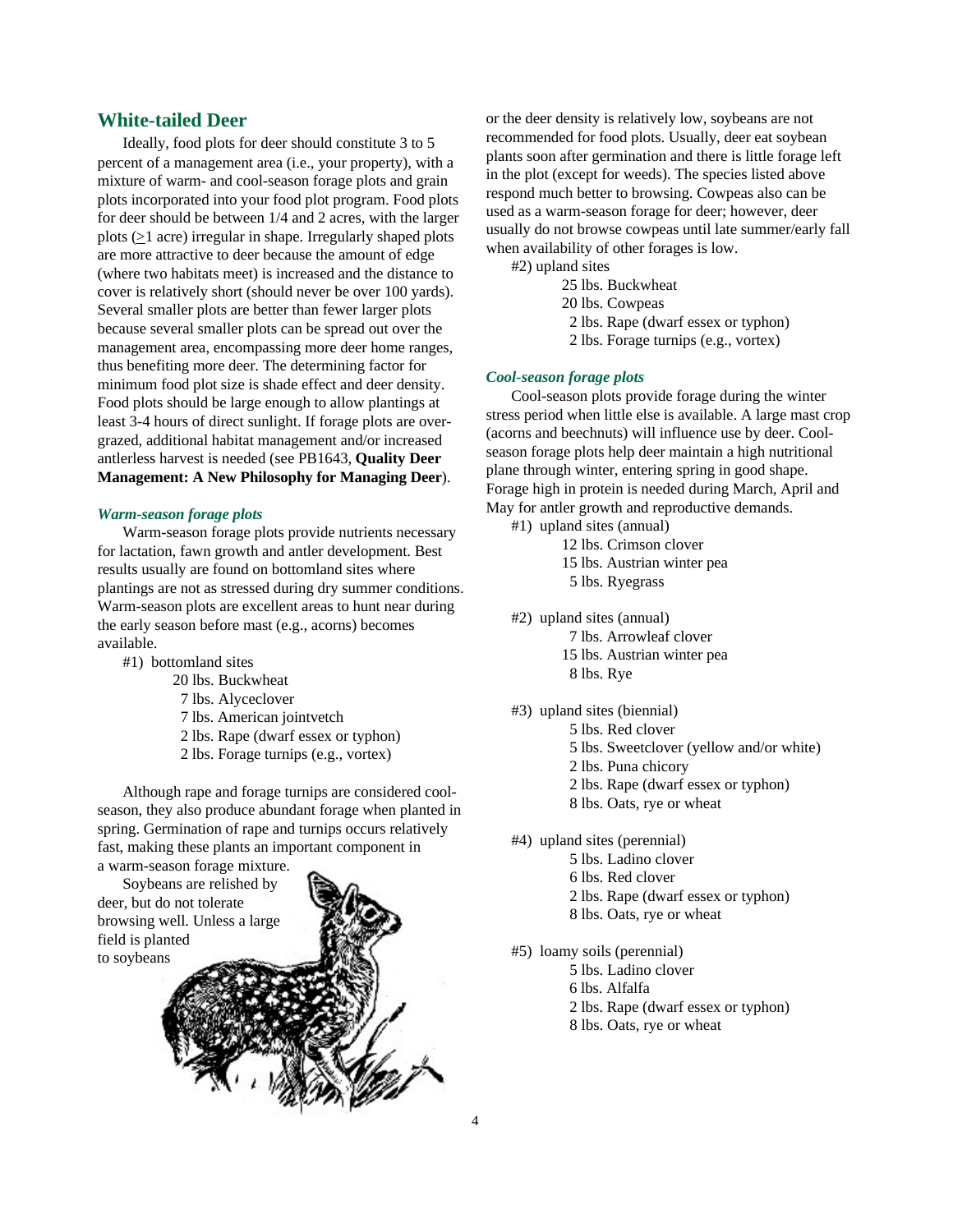- #6) loamy soils (perennial) 10 lbs. Alfalfa 4 lbs. Birdsfoot Trefoil 2 lbs. Rape (dwarf essex or typhon) 8 lbs. Oats, rye, or wheat
- #7) bottomland sites (perennial)
	- 4 lbs. Alsike clover
	- 5 lbs. Ladino clover
	- 2 lbs. Rape (dwarf essex or typhon)
	- 5 lbs. Ryegrass

Number 1 and 2 are annual mixtures; 3 is primarily a biennial mixture; 4 - 7 are perennial mixtures. All mixtures, however, contain an annual component. Annual plantings complete their life cycle in one growing season and usually do not reseed themselves. Biennials normally require two growing seasons to complete their life cycle. Perennials continue living after flowering and bearing seed and, depending upon management, may be present for several years. Maintaining soil pH at the appropriate level is critical in order to retain perennial legumes (e.g., ladino clover, alfalfa, birdsfoot trefoil).

Clovers are much slower to establish than cool-season grains (oats, rye or wheat), ryegrass or rape. A cool-season grain, ryegrass and/or rape should be planted in any coolseason mixture because they establish quickly, thereby providing forage more quickly. In addition, because establishment is relatively fast, cool-season grains help prevent soil erosion. Since cool-season grains are annuals, they serve as a "nurse crop" for perennial legumes through the first winter after planting, and die the following spring/ summer, allowing perennial legumes to establish a good stand before summer.

DO NOT plant tall fescue or orchard grass. These grasses are on the bottom in terms of forage preference by white-tailed deer.

#### *Grain plots*

Corn and milo can be planted separately or together as a food plot. Strips of corn and/or milo adjacent to strips of forage plots (listed above for deer) make excellent sources of food and cover for deer, rabbits, wild turkeys, bobwhites and doves. Strips should be at least 50 feet wide. The following mixture will attract deer.

7 lbs. Corn

8 lbs. Grain sorghum (WGF variety)

# **Wild Turkeys**

#### *Forage plots*

All of the forage plots listed for white-tailed deer will produce forage for wild turkeys as well. Expect heavy use by wild turkeys in late winter/early spring as turkeys feed on the green vegetation of cool-season plots. In addition, warm-season forage plots and perennial cool-season plots harbor an abundance of insects and other invertebrates that are critical components in the diet of wild turkey poults. These plots will serve as "bugging grounds" for wild turkey broods during early- to mid-summer.

#### *Grain plots*

Wild turkeys readily feed upon available grain in fall and winter. The grain plots listed for deer and doves are excellent choices for wild turkeys, as well as the following mixture.

> 6 lbs. Corn 5 lbs. Grain sorghum (WGF variety) 7 lbs. Catjang pea

Chufa (a variety of yellow nutsedge) is a popular planting for wild turkeys. Turkeys feed upon the nut-like tubers produced a couple of inches under the ground. Be aware, however, that chufa grows best in sandy soils and turkeys cannot feed upon the tubers unless they can scratch down into the soil far enough to turn over the roots. This is not possible in heavy clays unless the soil is disked once the chufa has matured. For these reasons, chufa plots are most successful in sandy or loamy soils.

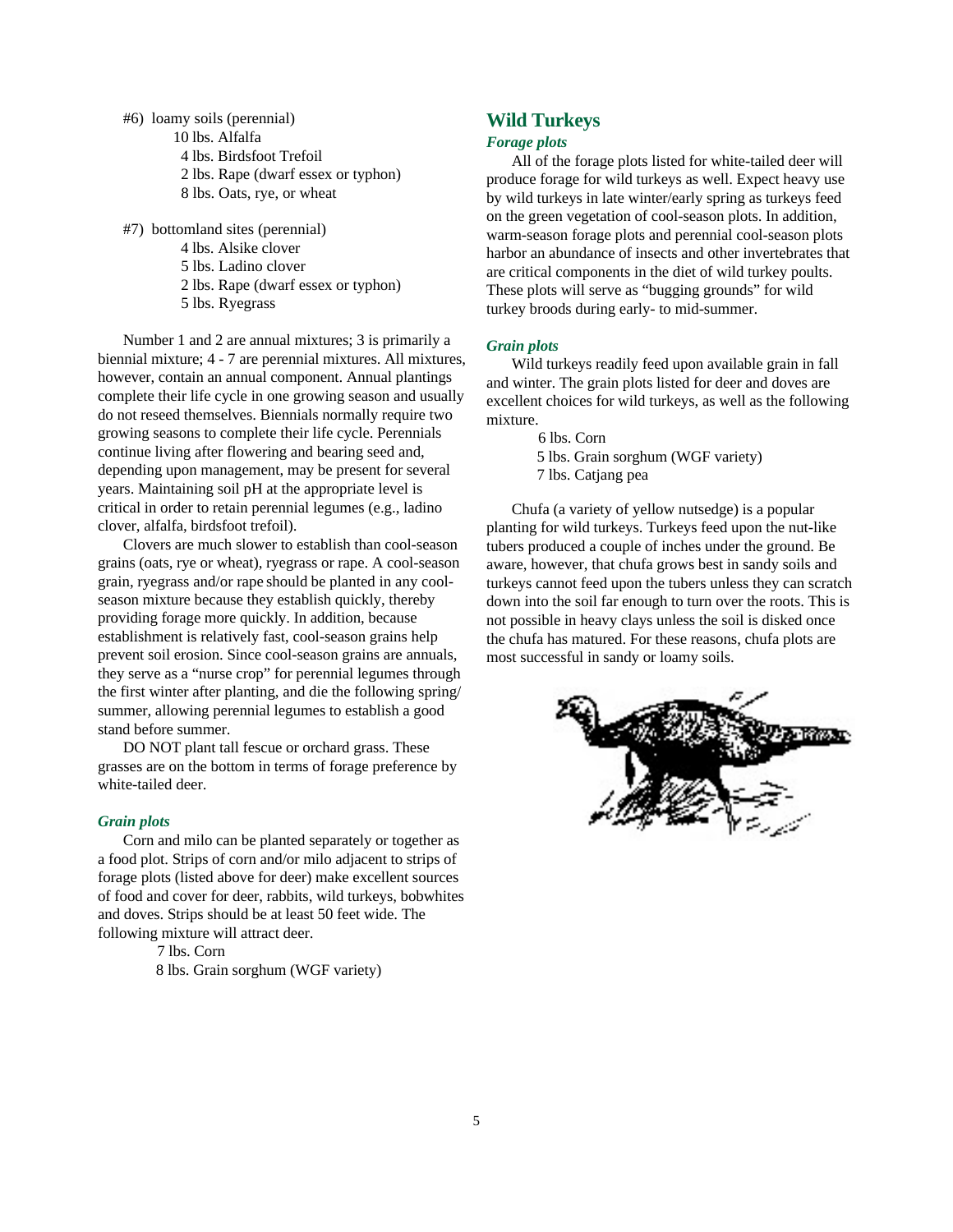#### **Mourning Doves**

Doves are attracted to many different seeds and grains, including corn, milo, millets, sunflower and buckwheat. Freshly cut grain fields are preferred feeding spots for doves. Larger food plots (3-10 acres) are recommended to attract large numbers of doves. Doves also prefer fields with structure (e.g., trees or powerlines) nearby that allow them to perch and loaf near the field. In addition to perching sites, a source of water and grit (e.g., a farm road) will make the area more attractive for doves. The following mixtures attract doves.

- #1) 7 lbs. Corn
	- 8 lbs. Grain sorghum (WGF variety)
- #2) 10 lbs. Buckwheat
	- 5 lbs. Browntop millet
	- 5 lbs. Foxtail millet
	- 5 lbs. Pearl millet



5 lbs. Peredovik sunflower

If you wish to plant mixture #2, but cannot find seed for all of the different species, simply increase the rate of the ones you have appropriately. Several naturally occurring weeds (e.g., ragweed, barnyardgrass, redroot amaranth [pigweed], pokeberry, Carolina geranium, foxtail grass) produce seeds that are favored by doves and actually make a food plot more attractive to these birds. Doves prefer feeding in relatively open sites; bushhogging and light disking can make seeds available and feeding sites more attractive. Do not bushhog an entire field at once, but mow in sections or rows to provide seed throughout the fall and winter.

### **Bobwhite Quail**

Quail use a variety of grain plots and weedy fields for seed. In addition to the mixtures listed for doves, quail benefit from mixtures including soybeans and cowpeas when deer density is low enough to allow these plants to produce seed. Food plots for quail should not be nearly as large as those for doves. Quail require all of their habitat needs in close proximity; therefore, an abundance of "edge" habitat is very important. Food plots for quail should be long and narrow, ideally along a field border situated close to natural cover (e.g., brushy fence rows, hedgerows and gullies; woodlots; and old fields). The best location may be adjacent to the corner of two or more old fields, all separated by brushy hedgerows.

Forage plots and weedy fields are frequented by quail broods, as chicks search for insects and other invertebrates. Optimally, fields intended for use by quail should be relatively open at ground level with a forbaceous canopy overhead. This type of environment enables quail chicks in search of invertebrates to move about easily while providing overhead cover.

"Weed" species that should be encouraged for quail include ragweed, partridge pea, beggerlice (or beggarweed), Carolina geranium, milk pea, butterfly pea, smartweeds, pokeberry, morning glories, annual Panic grasses and foxtail grass. To stimulate these plants, lightly disk around field borders in late winter. This disturbs the soil surface and allows many seeds in the seed bank to germinate. The "edge" created by light disking not only provides food for quail, but also serves as cover for quail, rabbits and many other small animals. Discing around fields serves as a firebreak as well. Burning old fields every two or three years is one of the best ways to maintain early successional habitat favored by many wildlife species, including quail, wild turkeys, rabbits and deer.

DO NOT plant tall fescue or orchard grass. Fescue and orchard grass are detrimental to bobwhite quail because these grasses displace good nesting habitat (e.g., old fields of broomsedge) and produce a dense tangle at ground level that limits the mobility of quail chicks. Also, consumption of fescue seed by bobwhite quail leads to weight loss, cloacal swelling and, ultimately, increased mortality.

#### *A Word about Native Warm-Season Grasses (NWSG)…*

Native warm-season grasses (big bluestem, little bluestem, indiangrass, eastern gamagrass and switchgrass) are planted to provide cover for wildlife, in particular, nesting and escape cover for bobwhite quail and rabbits. NWSG grow in bunches and, when sown and managed for wildlife, contain open ground between bunches. Quail prefer to nest at the base of these bunch grasses and use the open spaces as "runways" for travel and feeding. Whitetailed deer also use fields of NWSG as bedding sites. NWSG are **not** planted as food plots for wildlife.

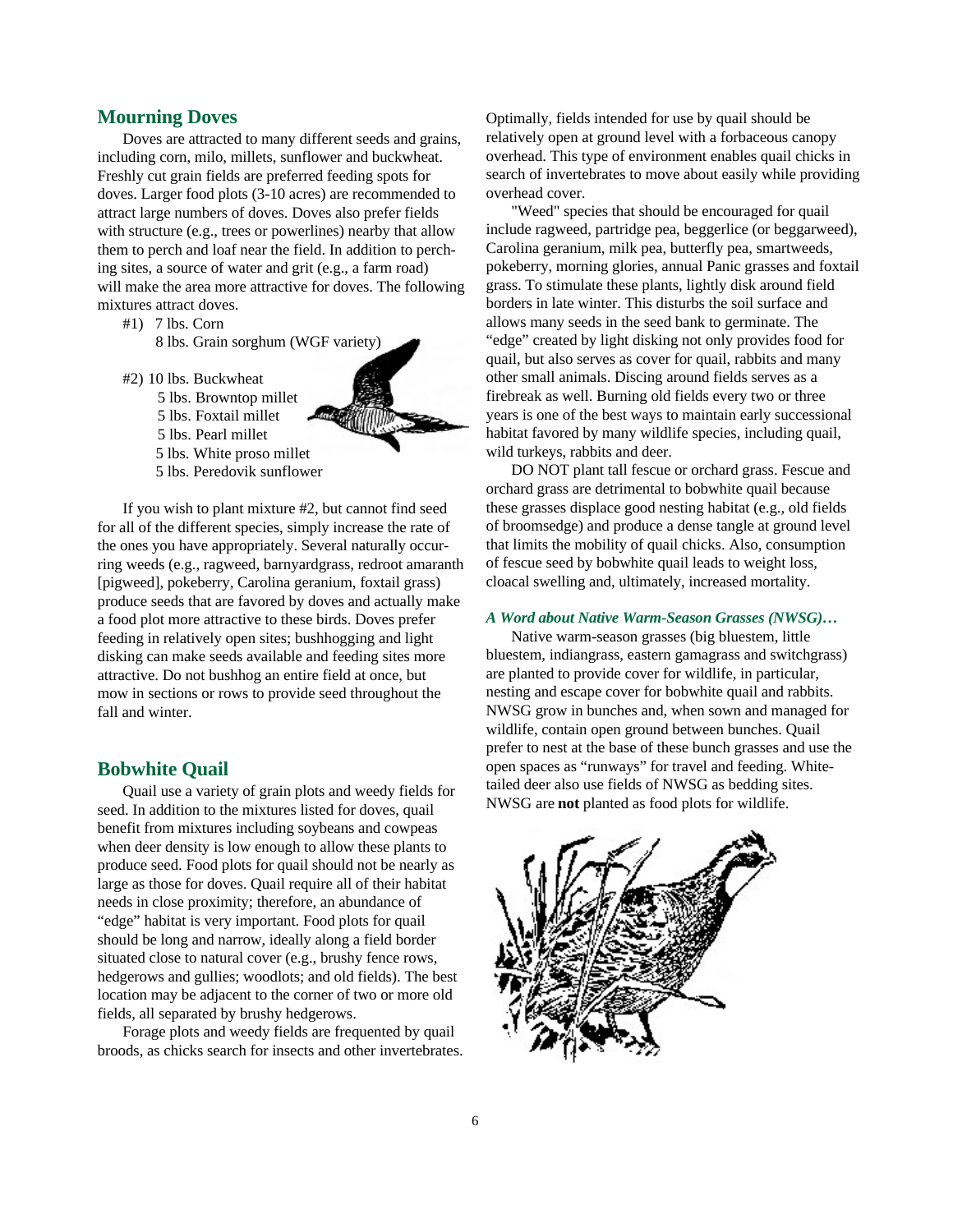# **Waterfowl**

Food plots in areas that can be flooded 2-10 inches are magnets for ducks. A shallow dike along with some type of water-control structure (e.g., flashboard riser) enables the water level to be manipulated over the field. Flooding should be conducted gradually, beginning in September, with full flood occurring by mid November. Drawdowns also should be conducted gradually and completed by late March if another crop is to be grown. Listed below are three options for food plots intended for waterfowl.

#1) 30 lbs. Japanese millet

- #2) 15 lbs. Browntop millet 17 lbs. White proso millet
- #3) 7 lbs. Corn 8 lbs. Grain sorghum (WGF variety)

Soybeans should not be flooded for ducks because they decompose rapidly and may cause food impaction, which can be fatal. In addition to the above plantings, managing for naturally occurring moist-soil vegetation (e.g., smartweeds, sedges, barnyardgrass, fall panicum and rice cutgrass) also will attract ducks with relatively little expense and effort.



#### **Note:**

Most of the seeds listed in this planting chart are available from local farm and garden supply stores. If not, contact:

> Southern Wildlife Products Inc. P.O. Box 429 Eufaula, Alabama 36027

 (877) 813-8500 toll free (334) 312-2464

Adams-Briscoe Seed Co. Inc. P.O. Box 19 325 East Second Street Jackson, GA. 30233-0019

(770) 775-7826 (770) 775-7122 FAX

Additional sources of hard-to-find seed are available at your county Extension office.